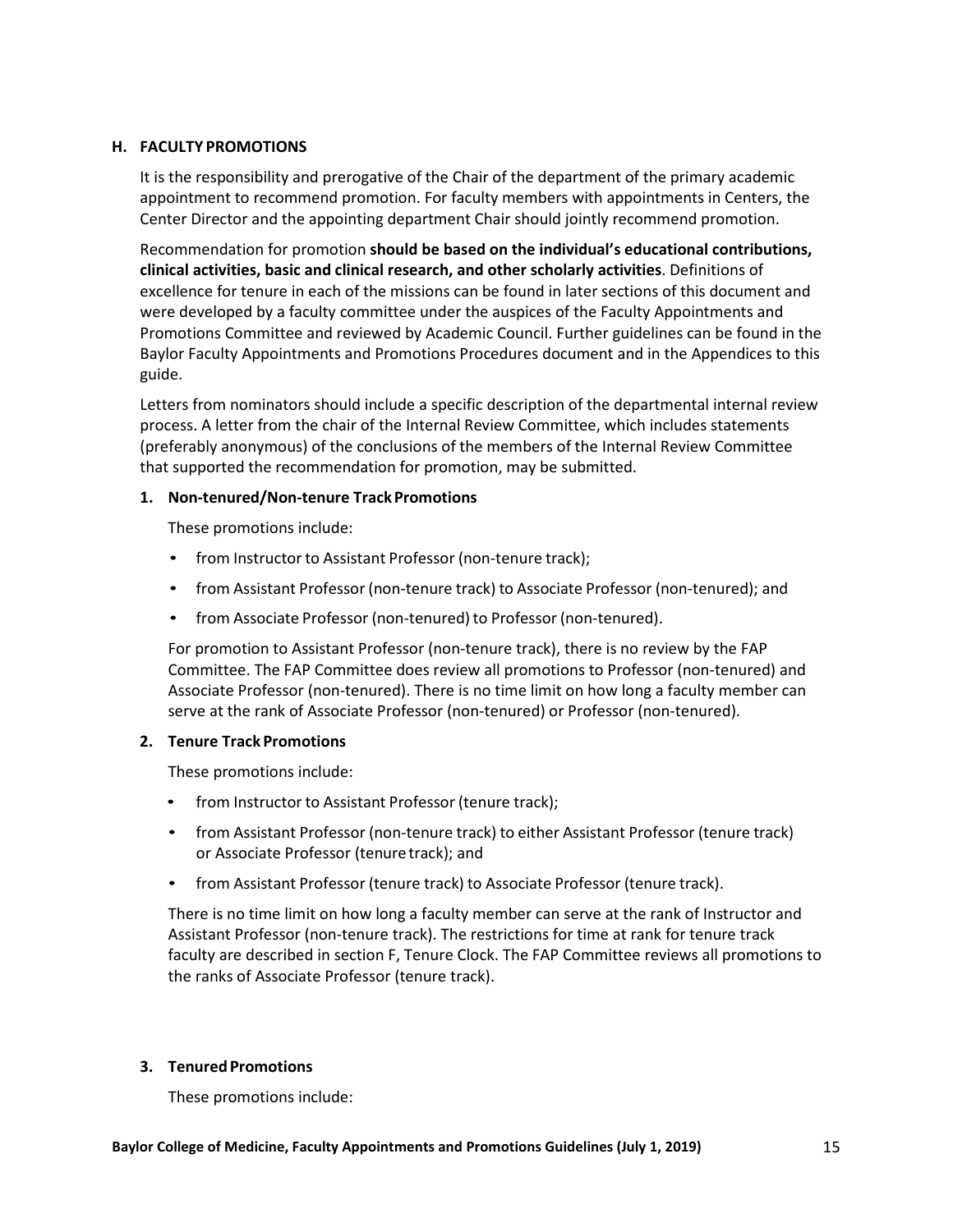- from Assistant Professor (non-tenure track) or (tenure track) to Associate Professor (tenured);
- from Associate Professor (non-tenured) or (tenure track) to Associate Professor (tenured); and
- from Associate Professor (non-tenured), (tenure track) or (tenured) to Professor (tenured).

The FAP Committee reviews all appointments and promotions to the rank of Associate Professor (tenured) or Professor (tenured).

A person at the rank of **Assistant Professor (non-tenure track)** may be proposed for promotion to the rank of **Associate Professor (tenured)** at any time during his/her appointment with the College. Failing promotion from Assistant Professor (non-tenure track) to Associate Professor (tenured), the alternatives include: remaining within the rank; submitting a request for promotion to the rank of Associate Professor (non-tenured), or terminating the appointment with the College.

A person at the rank of **Associate Professor (non-tenured)** may also be proposed after any interval to the rank of **Associate Professor (tenured)**. A person who fails to be promoted from Associate Professor (non-tenured) to Associate Professor (tenured) may remain at the rank of Associate Professor (non-tenured), request promotion to the rank of Professor (non-tenured), or terminate the appointment with the College. This action does not preclude a later request for a promotion, should deficiencies be corrected.

# **Denial of Promotion Recommendations**

As noted above, should the recommendation for promotion of a faculty member from the rank of Assistant Professor (tenure track) or Associate Professor (tenure track) to the rank of Associate Professor (tenured) be denied, the faculty member may be terminated from employment by the College, or may be transferred to a non-tenure track position such as Assistant Professor (non-tenure track) or a non-tenured position such as Associate Professor (non- tenured).

Although the FAP Committee in its review of a request for promotion to the rank of Associate Professor (tenured) may not approve such a request yet recommend that a promotion be made to the rank of Associate Professor (non-tenured), the Head of the Academic Unit must make a separate request for such a promotion. If this action is not requested and approved, the faculty member's appointment automatically reverts to Assistant Professor (non-tenure track) unless the faculty member's employment is terminated. In this process, the faculty member retains his/her rights in accordance with the **Faculty Grievance Procedures**.

Failing promotion to the rank of Professor (tenured), a request cannot be entertained for promotion from the rank of Associate Professor (tenured) to the rank of Professor (nontenured). Such an action would, in effect, "remove" the tenure status which was formerly granted. After an interval during which deficiencies may be addressed, a new request for promotion to the rank of Professor (tenured) may be submitted. Faculty may elect to request promotion from the rank of Associate Professor (tenured) to Professor (non-tenured) with concomitant surrendering of tenure. Academic Unit heads should confer with Faculty Affairs about such requests.

Failing approval of a request to promote a person from the rank of Associate Professor (nontenured) to Professor (tenured), a new request may be made to promote to the rank of